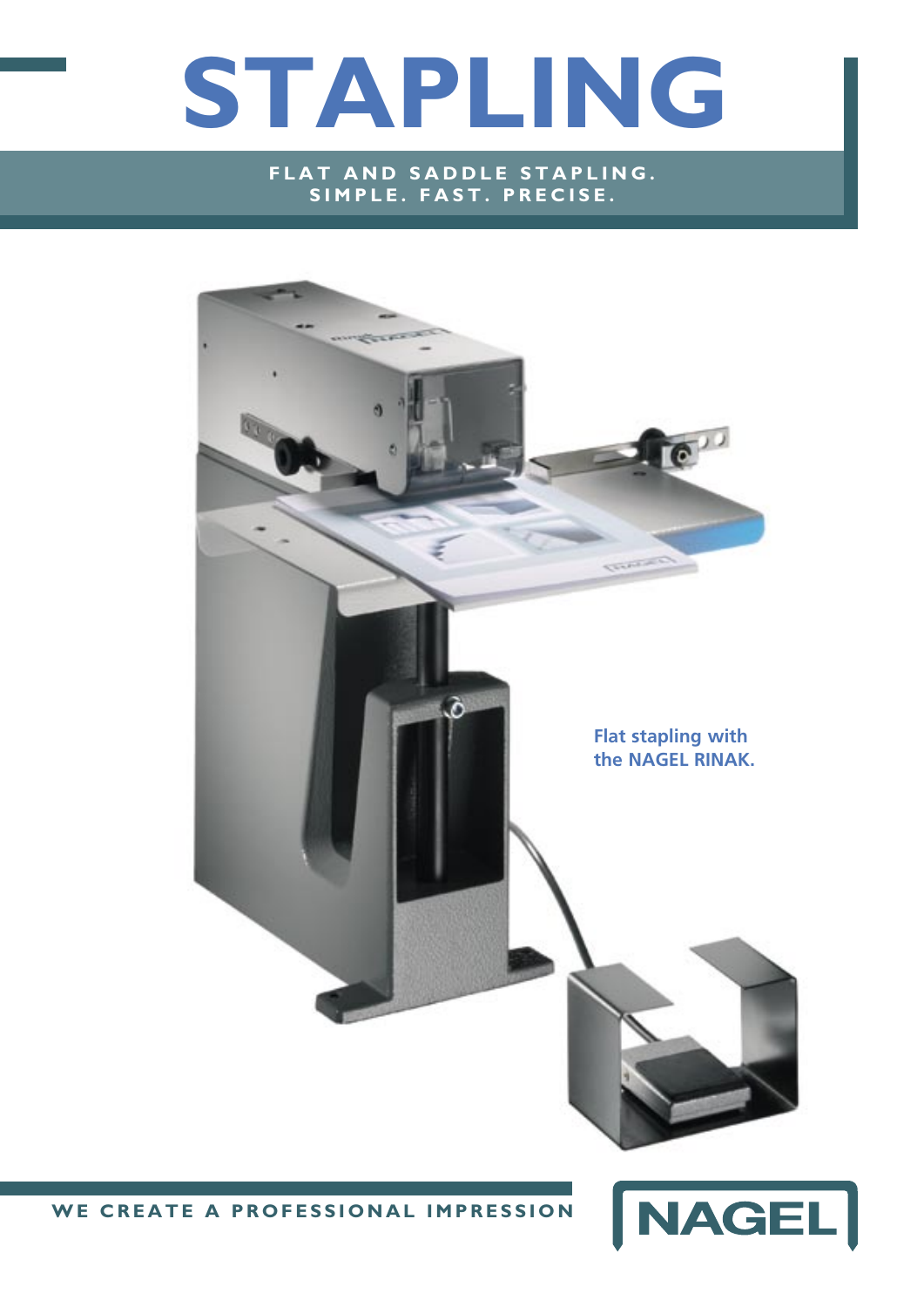#### **Flexible stapling.**

 $\blacksquare$  Nagel staplers leave nothing to be desired in daily office use. The staplers, both manual and electric, are robust and durable. Flat or saddle stapling, flat or loop staples, small or large volumes and changing formats – Nagel staplers stand out by their versatility.

#### **Rinak / Rinak Duo.**

 $\blacksquare$  The Rinak electric stapler is excellently suited for sophisticated stapling jobs in offices, schools, copy shops and printing houses. The simple handling and easy changeover from flat to saddle stapling are indispensable features for a device designed for multiple users. The Rinak produces perfect presentation material quickly and efficiently, even in small volumes.



**NAGEL RINAK DUO saddle stapling.**



The Rinak Duo is the perfect choice for users who want to staple documents with two staples in one pass. The Rinak Duo consists of two combined Rinak staplers. The unit is very operator friendly and also uses loop staples to produce booklets that can be filed.

Users who are already working with a Rinak can extend this unit to a Rinak Duo at any time.

**NAGEL RINAK saddle stapling.**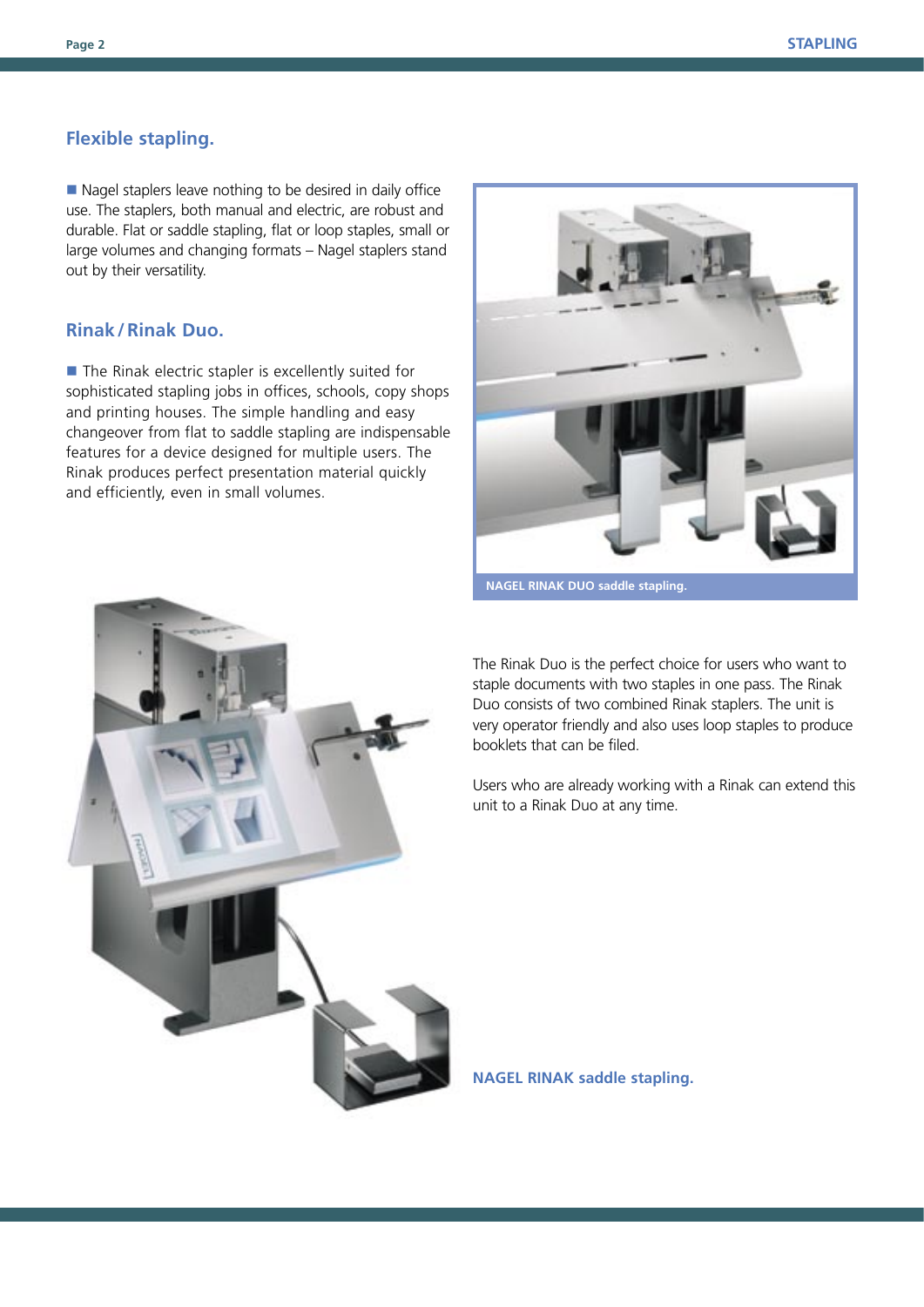

# **Specifications**

|                                                  | <b>RINAK</b>         | <b>RINAK DUO</b>                |
|--------------------------------------------------|----------------------|---------------------------------|
| Number of stapling heads                         | 1                    | 2                               |
| Pads up to approx.                               | 40 sheets (80 gsm)   | 40 sheets (80 gsm)              |
| Booklets up to approx.                           | 30 sheets (80 gsm)   | 30 sheets (80 gsm)              |
| Staple length (mm)                               | $6 - 8$              | $6 - 8$                         |
| Staple types                                     | 26/6, 26/8S, Ri 26/6 | 26/6, 26/8S, Ri 26/6            |
| Capacity (number of staples)                     | 210 staples          | 210 staples (per stapling head) |
| Throat depth in flat<br>stapling mode (mm)       | 30                   | 30                              |
| Saddle stapling                                  | Up to A3 (folded)    | Up to A3 (folded)               |
| Min. distance between<br>stapling heads (mm)     |                      | 80                              |
| Max. distance between<br>stapling heads (mm)     |                      | 370                             |
| Table width (mm)                                 | 270                  | 540                             |
| Power supply                                     | 230 V/50 Hz          | 230 V/50 Hz                     |
| Height adjustable stand<br>(min. 72, max. 98 cm) | optional             |                                 |
| Weight net/packed (kg)                           | 7.5/8.5              | 16/18.5                         |
| $H \times W \times D$ operational (cm)           | 36 x 27 x 37         | 36 x 54 x 37                    |
| $H \times W \times D$ packed (cm)                | 31 x 44 x 44         | 62 x 44 x 54                    |
| Stand net/packed (kg)                            | 11/13                |                                 |

#### **NAGEL RINAK on adjustable stand.**

#### **Versatile use.**

- Saddle stapling up to DIN A4 booklet size and 30 sheets (equals 120 pages)
- $\blacksquare$  Flat stapling up to 40 sheets
- $\blacksquare$  Loop stapling without changeover (distance between staple loops exactly 80 mm for brochures that can be filed)
- $\blacksquare$  Stapling power can be adjusted to thin and thick paper layers

# **Easy handling.**

 $\blacksquare$  Within seconds the feed table can be changed over from flat to saddle stapling. The variable paper stop ensures that the staples are spaced correctly (which is especially important when loop staples are used) and positioned precisely. The staple magazine can be opened at the front for an easy reloading of staples.